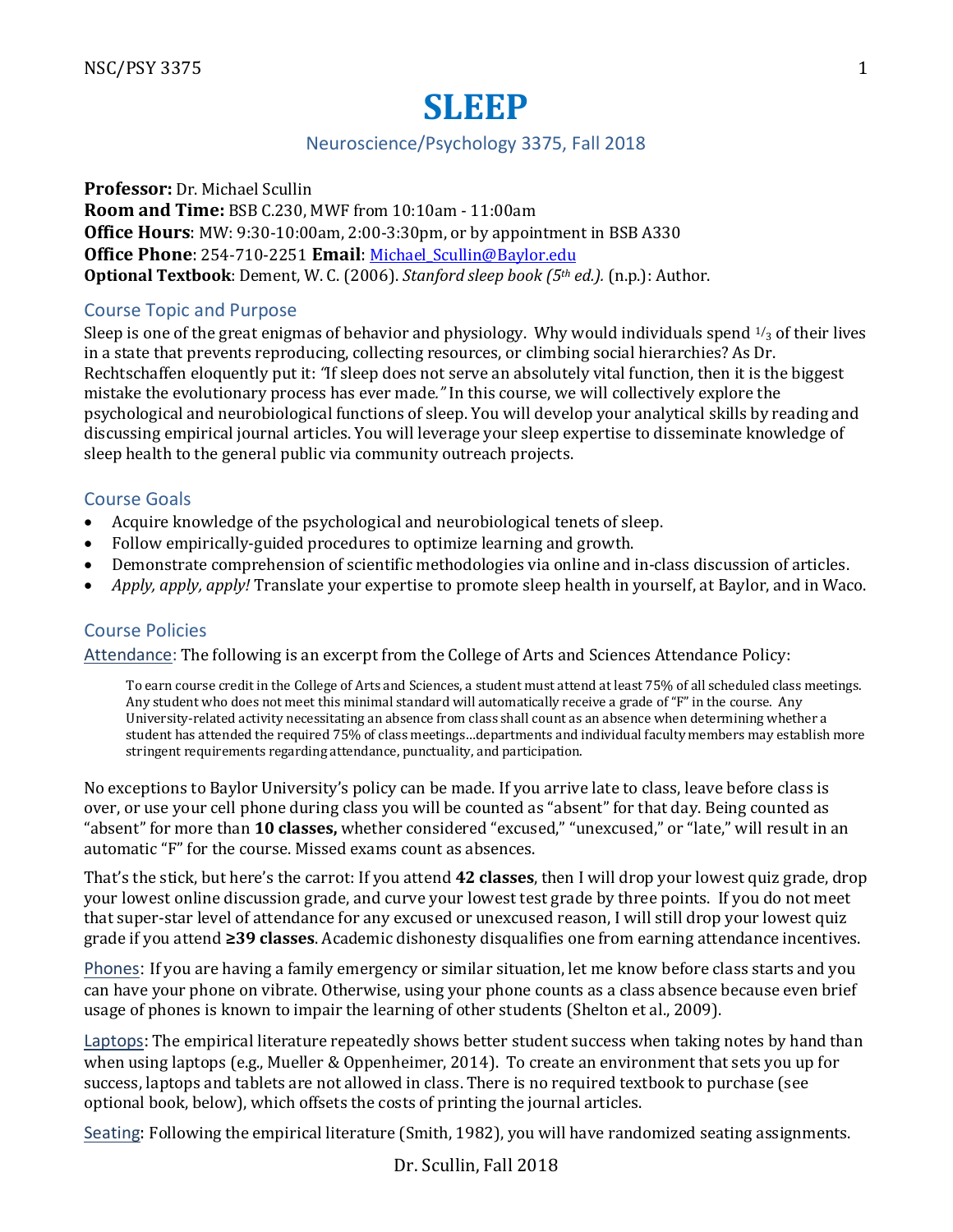# Course Structure

Overview: Mondays and Wednesdays will involve lecture and interactive discussions. On Fridays, the class will "flip" and you will lead the discussion, based upon your readings of assigned journal articles.

| <b>Assignment</b>               | <b>Points</b> | Grading                                                               |
|---------------------------------|---------------|-----------------------------------------------------------------------|
| Quizzes                         | 200           | ≥93.0% (or ≥91.5% with commendable outreach project)<br>A             |
| Cumulative Test 1               | 200           | ≥90.0% - 92.9%<br>A-                                                  |
| Cumulative Test 2               | 200           | B+ 87.0% - 89.9%                                                      |
| Cumulative Final Exam           | 250           | $83.0\%$ - $86.9\%$ (or $\geq 81.5\%$ with commendable outreach)<br>B |
| Integrative Sleep Health Essay  | 100           | $80.0\% - 82.9\%$<br>$B-$                                             |
| <b>Canvas Online Discussion</b> | 50            | $C+ 77.0\% - 79.9\%$                                                  |
|                                 |               | $70.0\% - 76.9\%$                                                     |
| Sleep Outreach Project          | See p. 4      | $< 70.0$ <sup>II</sup> , F < 60.0% <sup>II</sup>                      |

\* See attendance and participation policy for opportunities to drop low grades, and to maximize points on quizzes. II Please be aware of the department's "two-strike policy" (due to  $\lt C$  grades) for remaining in the major.

## Optional Textbook:

Journal articles are the required readings for NSC/PSY 3375. There is not a required textbook, because most sleep textbooks were written for physicians to prepare for the sleep medicine board examination. The only reasonable undergraduate textbook is Dr. Dement's self-published handbook that is specific to his course at Stanford. You are welcome to read Dr. Dement's book as supplemental material, and it can be purchased at http://www.end-your-sleep-deprivation.com/stanford-sleep-book.html. You will only be tested on material covered in class and in the required journal article readings.

## Weekly Quizzes and Lecture Participation:

Regular quizzing benefits learning and exam performance (Roediger et al., 2011). There will be weekly quizzes on the assigned readings (typically on Fridays). To incentivize you to stay active during all class periods, your weekly quiz score will be linked to whether you participated during the preceding lectures. If your weekly quiz grade is <70%, then having participated in lecture earns you *an additional* 10%. If you did not actively participate during the previous lecture, the highest score you can earn will be 90%.

## Cumulative Tests:

Following empirically-demonstrated benefits of distributing learning and re-testing, all tests will be cumulative and include content from both lecture and reading assignments (Cepeda et al., 2006). Tests will include short answer and integrative questions.

# Integrative Sleep Health Essay (Email Essay by 10:00 AM on October 22)

You will maintain a sleep diary and wear an actiwatch for one week near the beginning of the semester and one week at the end of the semester. After the first time, you will be given your sleep data to examine and interpret. Afterward, you will write a paper that includes the following three sections:

- A. Summarize your actigraphy and sleep diary results, identify and explain discrepancies between the two measures, and elaborate on any results that surprised you  $(1-1.5$  pages).
- B. Integrate your sleep patterns with lessons from each of the eight previous weeks (1.5-2 pages).
- C. Detail the specific changes you can and will make to sleep better in the future  $(1-1.5 \text{ pages})$ .

The paper should be 3-5 double-spaced pages with 1" margins and 12-size font (Times New Roman, Cambria, or Arial). The paper must include a title page and a references page (any consistent format is fine). Email the paper to michael scullin@baylor.edu by **10:00 AM** on October 22, making sure that the document is saved as "Last Name, First Name.docx." Points are lost if the paper is late, outside the page limits, or not correctly formatted. The detailed grading rubric is available on Canvas.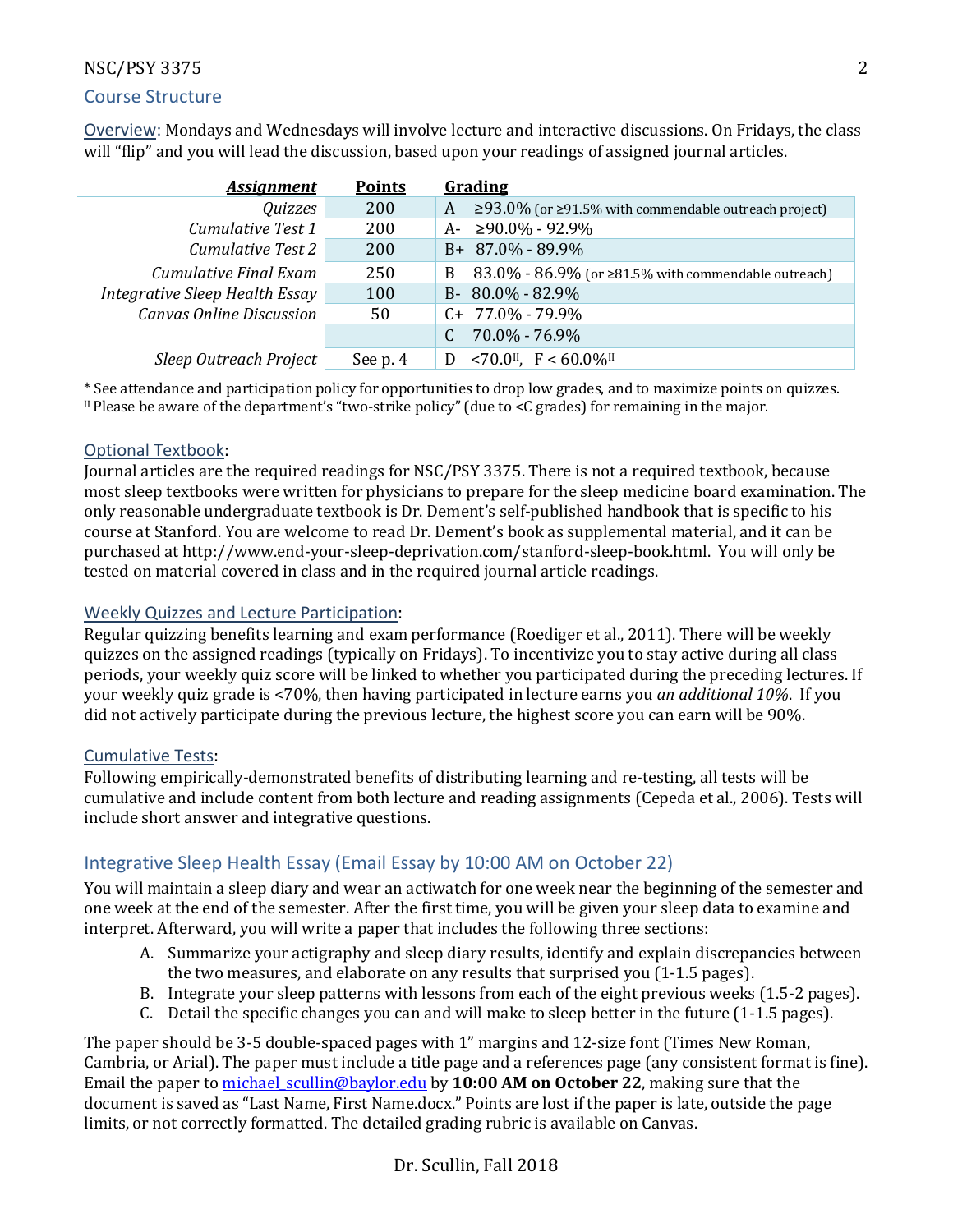# How to Effectively Read the Assigned Journal Articles

Each week you will read three journal articles. The quizzes will focus on the details of these articles whereas the tests will focus on broader issues. On Fridays, you will discuss some of the articles in groups. Make sure to print each paper and bring them to class. *Students who attend office hours to discuss journal* articles on Mondays and Wednesdays tend to show improvements in grades across the semester.

I have removed the abstract from each article to help you think deeply, analytically, and independently. Learning to effectively read and summarize journal articles is challenging, but great for developing analytical skills, and imperative for earning a bachelor's degree in psychology or neuroscience. Journal articles are challenging because they are much denser than textbooks, they often use unfamiliar jargon, and the true story of the paper emerges in its numbers rather than in its words. Thus, journal articles must be read *slowly* and *carefully*. If you are spending less than one hour reading an article you are going too fast. I recommend that you practice presenting each article out loud before class to identify gaps in your knowledge. Here are additional tips for getting the most out of the articles:

- Identify each section's key components:
	- $\circ$  The rationale for conducting the research.
	- $\circ$  The study design (longitudinal vs. cross-sectional; within- vs. between-subjects; etc.).
	- $\circ$  The independent variables (manipulations) and dependent variables (outcomes).
	- $\circ$  Statistically significant results and null results that relate to the study's rationale.
	- $\circ$  The authors' conclusions/interpretations of their findings.
	- $\circ$  The study limitations and what research is still needed to fully test the original rationale.
- Examine all tables, figures, and captions in great depth. Tables and figures are the most important part of journal articles, yet many students only take a cursory look at them. The true story of the paper always emerges in the tables, figures, and figure captions.
- Be critical! Let me repeat that—be critical! You do not have to agree with the authors. If you think they overstated their results or used an inappropriate methodology, then you should say so.
- Think deeply about the "big picture." How does the study integrate with or oppose what you have learned in class or in other articles? Did any aspect of the study change your perspective on sleep?

## Weekly Postings on Journal Articles to the Canvas Discussion Board

Overview: Spacing out readings and discussing articles online promote student achievement (Parks-Stamm et al., 2017). Therefore, each week you will post two questions about the week's journal articles and reply to at least two classmate's postings. All question and reply entries must be posted **every Thursday by 11:59 PM**. As a class, you will therefore need to collectively space out your readings/postings and encourage others to do the same.

Question Types: One of your questions can be methodological (e.g., "Is mentalis electromyography the same thing as EEG?"). One question, however, must raise a theoretical issue that integrates with other course materials or covers a "big picture" issue that can incite group discussion. The questions you post need to be distinct from the questions already posted. Note that your posts need not be framed as questions per se so long as they are written to encourage further discussion.

Grading: The maximum score is 100% each week. Posting two distinct questions is worth 70% and posting two distinct replies to classmates is worth 30%. The deadline is typically on Thursday at 11:59 PM; for each 0.1-to-23.9 hour period after the deadline, posts will incur a 15% deduction. Posts that are not unambiguously distinct from a classmates' prior post incur a 10% deduction each. The best approach for success is to do your readings and postings early in the week and edit any posts that are not clearly disambiguated from prior postings. To incentivize in-class discussion, your weekly Canvas Discussion score will be linked to whether you participated in class on Fridays without having to be called upon. If your weekly Canvas Discussion grade is <70%, then having participated in-class on Friday earns you an additional 10%. If you did not participate without being called upon during the in-class discussion, the highest score you can earn will be 90%. Bonus points will be awarded at the end of the semester for the students with the most consistent, highest-quality postings.

Dr. Scullin, Fall 2018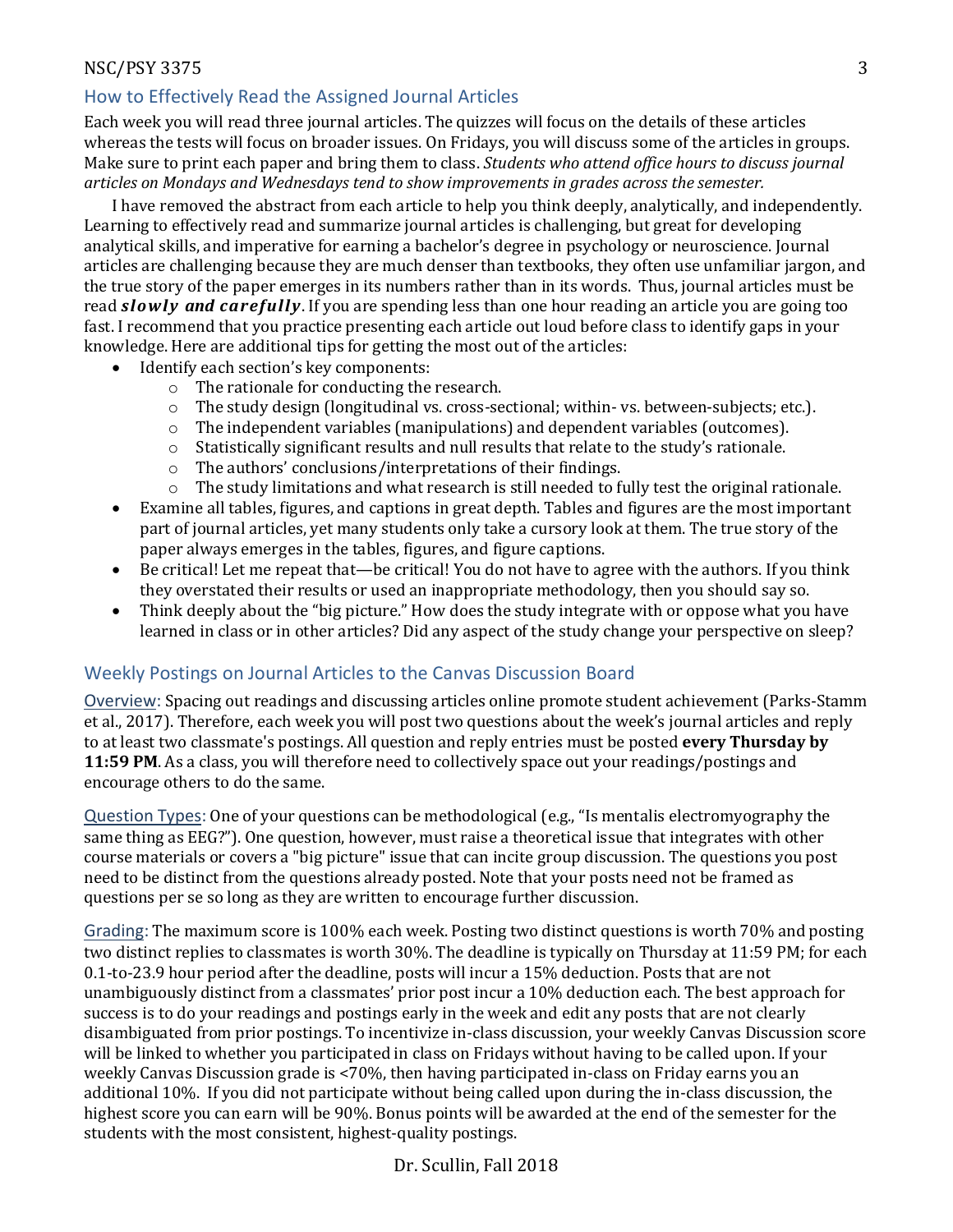# Sleep Health Outreach Project

# Overview:

Generosity, or your willingness to share resources with others, is a key value in our society (including our local Christian-focused community). All Baylor students have a highly valuable resource—knowledge gained—and you should share that resource outside of university settings. Doing so is empirically demonstrated to benefit the community and enhance your learning (Waterman, 2013). To this end, I want for you to create an innovative, community-based outreach project that promotes sleep health awareness.

Idea Brainstorming: You can do the project by yourself or with one teammate. I want for you to be creative, and to do your project on something that speaks to your heart. If I were doing this project, I would create a booth of sleep science activities at a children's museum, and teach kids and their families about sleep for the entire day. (We actually do that twice each year). Students have successfully directed a sleep art



exhibit (7Twelve), met with veterans (One Stop), and helped homeless individuals (Meyer Clinic). They have spent time with youth at Cameron Park Zoo, Talitha Koum, and the YMCA. One innovative student composed and played a piano song based on sleep EEG waves, another innovative student changed how the Waco Humane Society regulated sleep patterns for dogs, and a third innovative student wrote and illustrated a children's sleep book and read it at a daycare facility. These are but a few of the massively successful projects that Baylor students have completed since 2016. I want for you to find something you can be passionate about that affects the larger community outside of college campuses.

## *Outreach Project Deadlines*

- September 24: E-mail team names and three or more ideas that range in ambition (one that is easy, one that is "pie-in-the-sky," and one that is somewhere in-between) by 11:59 PM on September 24.
- October 10: Using the proposal template on Canvas, submit the final idea, outline of deadlines, and each team member's responsibilities by **11:59 PM on October 10**.
- November 20: E-mail a reflection paper to Michael Scullin@Baylor.edu by 11:59 pm on November 20 that details your completed activities and reflects on your experience. There is no page limit, but your paper will be evaluated based on the quality of writing, thoroughness of the described activities, and thoughtfulness of the reflection (i.e., positives of the experience and what you wish you had done differently). You are welcome to include pictures and data figures, as appropriate for your project.
- November 26 30: Orally present your completed project to the class. Make sure to include pictures, video, or other relevant information to show you enacting your outreach project. Email the ppt/weblink **by 9:30 AM on November 26**.

## Rating Levels

- Unacceptable: Student fails to complete the assignment, adding a grade of 0 of 100 points.
- Acceptable: An acceptable rating results in no change to the student's grade. This rating is applied when a student misses one or more deadlines, does not execute the project fully according to the instructor's feedback, interacts with fewer than 20 community members, or provides less than B level quality on the reflection paper or oral presentation.
- Commendable: The commendable rating increases the student's *pre-final-exam* grade by 1.5% points and lowers the grading scale for an A (from  $\geq$ 93.0% to  $\geq$ 91.5%) and a B (from  $\geq$ 83.0% to  $\geq$ 81.5%). The commendable rating is applied when the student/team misses zero deadlines, revises and executes the project according to the instructor's feedback, interacts with 20 or more community members, and provides at least B level quality on the reflection paper and oral presentation.

Bonuses: There will be 0.5% point prizes for projects that receive the most votes from classmates, for exceptional written and oral reports, and for the project that connects with the most people in the community. The record is reaching 600 community members.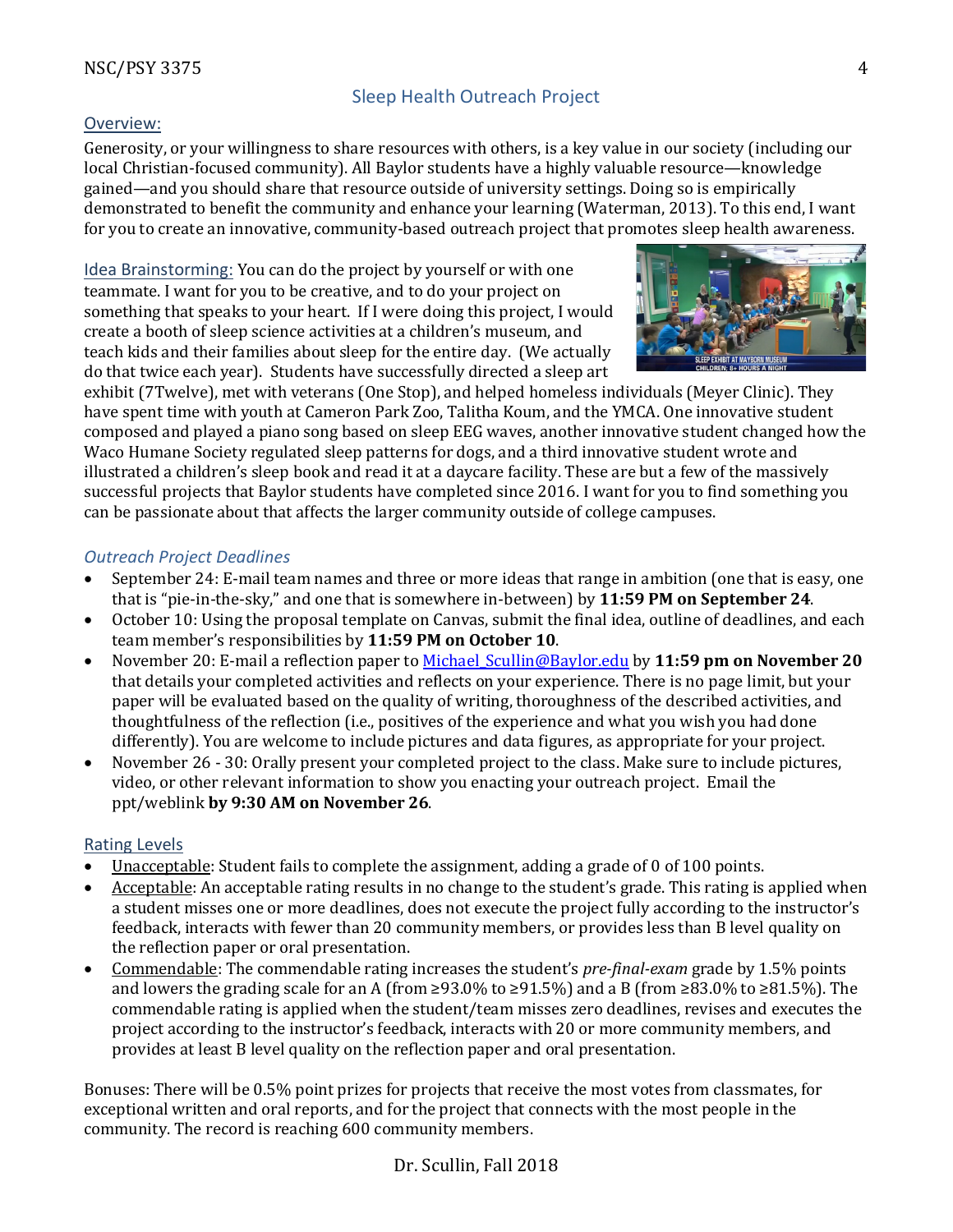| <b>Date</b>  | <b>Lecture Topic</b>                           | <b>Required Reading</b><br>(Journal Articles) | <b>Optional Reading</b><br>(Dement, 2006) |
|--------------|------------------------------------------------|-----------------------------------------------|-------------------------------------------|
| 8/20         | <b>History of Sleep Science</b>                | <b>Reyner</b> (2013)<br>Alkozei (2017)        | Chapter 1                                 |
| 8/22         | <b>Universals and Cultural Adaptations</b>     |                                               |                                           |
| $8/24$ quiz  | Discuss journal articles                       |                                               |                                           |
| 8/27         | Nonhuman Sleep                                 | Lyamin (2018)                                 | Chapter 2                                 |
| 8/29         | Subjective and Objective Sleep Measurement     | Meltzer (2015)                                |                                           |
| $8/31$ quiz  | Discuss journal articles                       | Arora (2014)                                  |                                           |
| 9/3          | No Class - Labor Day Holiday                   | Dement (1957)                                 | Chapter 2                                 |
| 9/5          | Polysomnography                                | Drake (2013)                                  |                                           |
| $9/7$ quiz   | Discuss journal articles                       | St-Onge (2016)                                |                                           |
| 9/10         | Neurobiology of Sleep                          | De Vivo (2017)                                |                                           |
| 9/12         | Neurobiology of Sleep                          | van der Helm (2011)                           |                                           |
| $9/14$ quiz  | Discuss journal articles                       | Yetish (2015)                                 |                                           |
| 9/17         | Circadian Rhythms                              | Chang (2015)                                  | Chapters 3, 5, 6                          |
| 9/19         | Circadian Rhythms                              | Smarr (2018)                                  |                                           |
| $9/21$ quiz  | Discuss journal articles                       | Smith (2013)                                  |                                           |
| 9/24         | Catch up                                       |                                               |                                           |
| 9/26         | Discuss outreach projects                      |                                               |                                           |
| 9/28         | Test 1                                         |                                               |                                           |
| 10/1         | Sleep Deprivation I: Methodologies             | Frenda (2015)                                 | Chapters 4, 7                             |
| 10/3         | Sleep Deprivation II: Behavioral/Mental Health | Landrigan (2004)                              |                                           |
| $10/5$ quiz  | Discuss journal articles                       | Prather (2015)                                |                                           |
| 10/8         | Sleep Deprivation IIII: Sleep Debt             | Mitler (1998)                                 | Chapter 8                                 |
| 10/10        | Sleep Deprivation IV: Physiological Impact     | Wu (2006)                                     |                                           |
| $10/12$ quiz | Discuss journal articles                       | Möller-Levet (2013)                           |                                           |
| 10/15        | <b>Memory Consolidation</b>                    | Debate (2005)                                 |                                           |
| $10/17$ quiz | Discuss journal articles                       | Mazza (2016)                                  |                                           |
| 10/19        | No Class - Fall Break                          |                                               |                                           |
| 10/22        | Paper Due; Memory, Basics of Dreaming          | Cartwright (1998)                             | Chapters 10, 11, 12                       |
| 10/24        | Theories of Dreaming and Nightmares            | Voss (2014)                                   |                                           |
| $10/26$ quiz | Discuss journal articles                       | Stickgold (2000)                              |                                           |
| 10/29        | <b>Sleep Across Development</b>                | Mindell (2009)                                |                                           |
| 10/3         | Sleep Across Development                       | Wing (2015)                                   |                                           |
| $11/2$ quiz  | Discuss journal articles                       | Ju (2017)                                     |                                           |
| 11/5         | Sleep and Healthcare                           |                                               | Chapter 15                                |
| 11/7         | Catch up                                       |                                               |                                           |
| 11/9         | Test 2                                         |                                               |                                           |
| 11/12        | <b>Sleep Disorders</b>                         | Mahowald (2006)                               | Chapters 16, 18, 20                       |
| 11/14        | <b>Sleep Disorders</b>                         | Woloshin (2006)                               |                                           |
| 11/16        | <b>Sleep Disorders</b>                         | Perlis (2001)                                 |                                           |
| $11/19$ quiz | journal articles, Outreach Project (11/20)     | (see previous week)                           |                                           |
| $11/21-23$   | No Class - Thanksgiving Break                  |                                               |                                           |
| 11/26        | Presentations - ppt/link due by 9:30am         |                                               |                                           |
| 11/28        | Presentations                                  |                                               |                                           |
| 11/30        | Presentations                                  |                                               |                                           |
| 12/3         | Catch up and review                            |                                               |                                           |

# Fall 2018 Calendar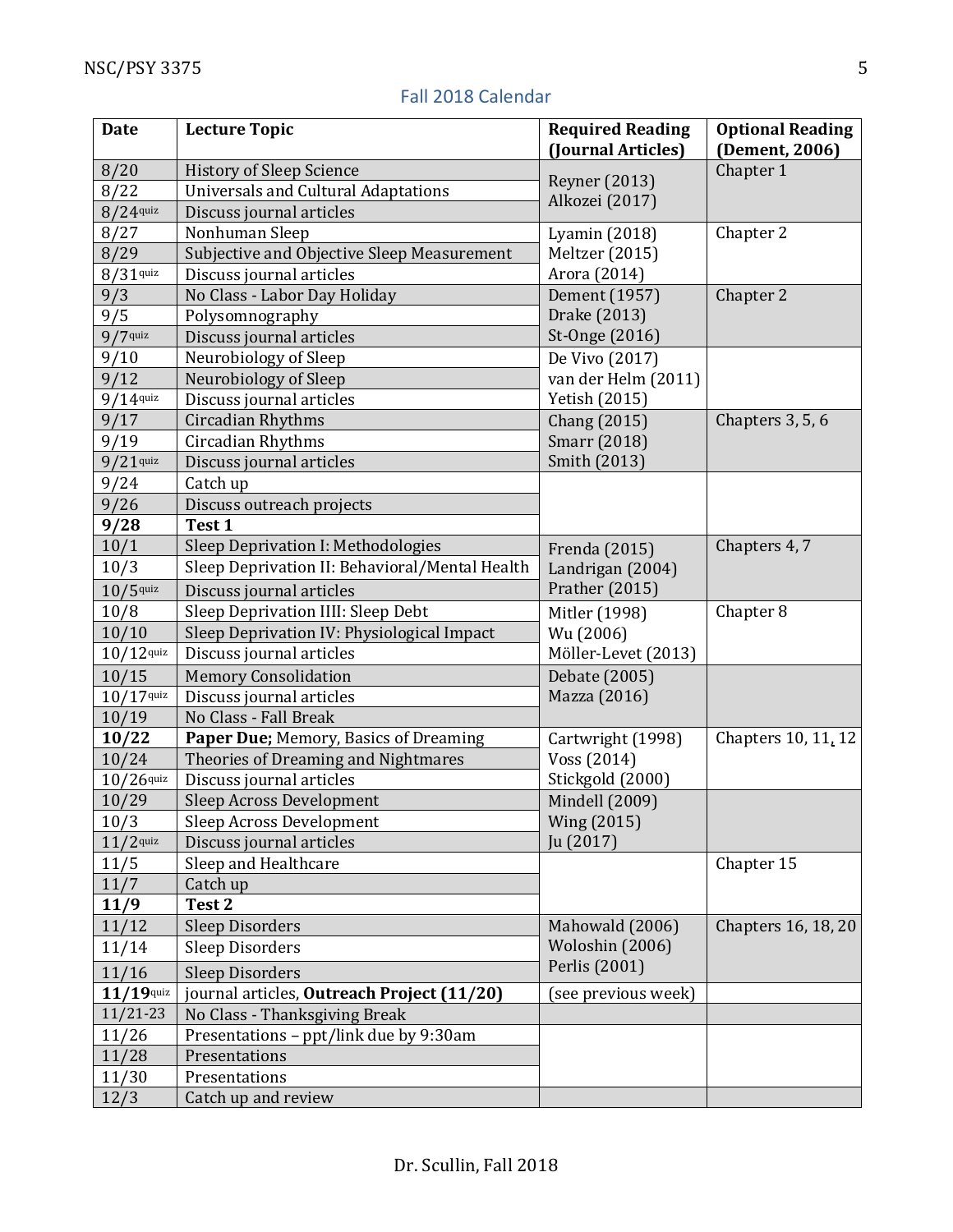# Journal Article Readings (Posted to Canvas)

## Week 1 – Introduction (8/24)

1. Reyner, L. A., & Horne, J. A. (2013). Sleep restriction and serving accuracy in performance tennis players, and effects of caffeine. *Physiology & Behavior*, 120, 93-96.

2. Alkozei, A., Killgore, W. D., Smith, R., Dailey, N. S., Bajaj, S., & Haack, M. (2017). Chronic sleep restriction increases negative implicit attitudes toward Arab Muslims. *Scientific Reports*, 7, 4285.

## Week 2 – Sleep Measurement in Humans and Nonhumans (8/31)

1. Lyamin, O. I., Kosenko, P. O., Korneva, S. M., Vyssotski, A. L., Mukhametov, L. M., & Siegel, J. M. (2018). Fur seals suppress REM sleep for very long periods without subsequent rebound. *Current Biology*, 28, 2000-2005.

2. Meltzer, L. J., Hiruma, L. S., Avis, K., Montgomery-Downs, H., & Valentin, J. (2015). Comparison of a commercial accelerometer with polysomnography and actigraphy in children and adolescents. *Sleep*, 38, 1323-1330.

3. Arora, T., Broglia, E., Thomas, G. N., & Taheri, S. (2014). Associations between specific technologies and adolescent sleep quantity, sleep quality, and parasomnias. *Sleep Medicine*, 15, 240-247.

## Week 3 – Polysomnography (9/7)

1. Dement, W., & Kleitman, N. (1957). Cyclic variations in EEG during sleep and their relation to eye movements, body motility, and dreaming. *Electroencephalography and Clinical Neurophysiology*, 9, 673-690.

2. Drake, C., Roehrs, T., Shambroom, J., & Roth, T. (2013). Caffeine effects on sleep taken 0, 3, or 6 hours before going to bed. *Journal of Clinical Sleep Medicine*, 9, 1195-1200.

3. St-Onge, M. P., Roberts, A., Shechter, A., & Choudhury, A. R. (2016). Fiber and saturated fat are associated with sleep arousals and slow wave sleep. *Journal of Clinical Sleep Medicine*, 12, 19-24.

## Week 4 – Neurobiology of Sleep Regulation (9/14)

1. De Vivo, L., Bellesi, M., Marshall, W., Bushong, E. A., Ellisman, M. H., Tononi, G., & Cirelli, C. (2017). Ultrastructural evidence for synaptic scaling across the wake/sleep cycle. *Science*, 355, 507-510. 2. van der Helm, E., Yao, J., Dutt, S., Rao, V., Saletin, J. M., & Walker, M. P. (2011). REM sleep depotentiates amygdala activity to previous emotional experiences. Current Biology, 21, 2029-2032. 3. Yetish, G., Kaplan, H., Gurven, M., Wood, B., Pontzer, H., Manger, P. R., ... & Siegel, J. M. (2015). Natural sleep and its seasonal variations in three pre-industrial societies. Current Biology, 25, 2862-2868.

## Week 5 – Circadian Rhythms (9/21)

1. Chang, A. M., Aeschbach, D., Duffy, J. F., & Czeisler, C. A. (2015). Evening use of light-emitting eReaders negatively affects sleep, circadian timing, and next-morning alertness. *Proceedings of the National Academy of Sciences*, *112*, 1232-1237.

2. Smarr, B. L., & Schirmer, A. E. (2018). 3.4 million real-world learning management system logins reveal the majority of students experience social jet lag correlated with decreased performance. *Scientific Reports*, *8*, 4793.

3. Smith, R. S., Efron, B., Mah, C. D., & Malhotra, A. (2013). The impact of circadian misalignment on athletic performance in professional football players. Sleep, 36, 1999-2001.

## Week 7 – Behavioral Impact of Sleep Deprivation (10/5)

1. Frenda, S. J., Berkowitz, S. R., Loftus, E. F., & Fenn, K. M. (2016). Sleep deprivation and false confessions. Proceedings of the National Academy of Sciences, 113, 2047-2050.

2. Landrigan, C. P., Rothschild, J. M., Cronin, J. W., Kaushal, R., Burdick, E., Katz, J. T., ... & Czeisler, C. A. (2004). Effect of reducing interns' work hours on serious medical errors in intensive care units. *New England Journal of Medicine*, *351*, 1838-1848.

3. Prather, A. A., Janicki-Deverts, D., Hall, M. H., & Cohen, S. (2015). Behaviorally assessed sleep and susceptibility to the common cold. *Sleep*, 38, 1353-1359.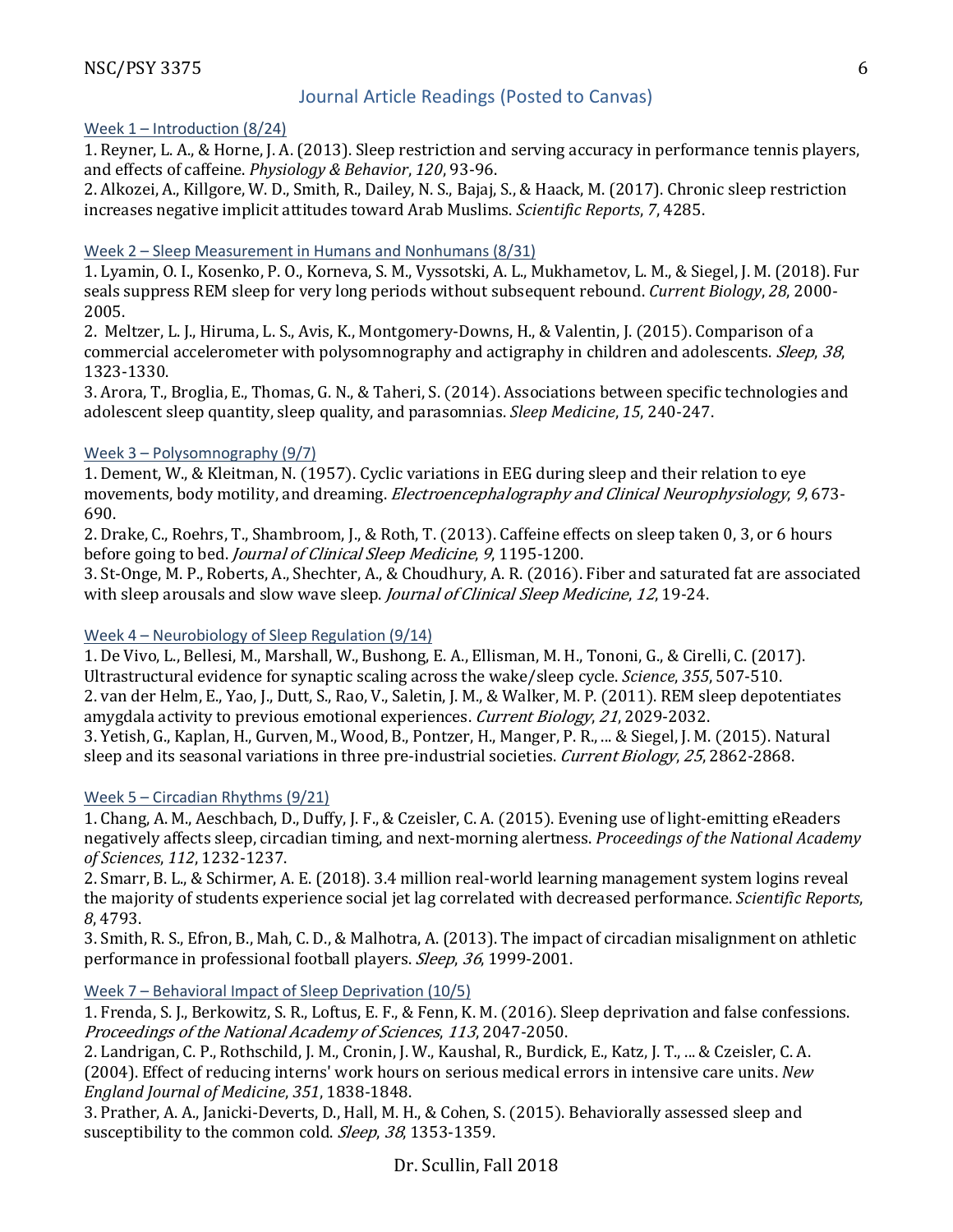# Week 8 – Physiological Impact of Sleep Deprivation (10/12)

1. Mitler, M. M., Carskadon, M. A., Czeisier, C. A., Dement, W. C., Dinges, D. F., & Graeber, R. C. (1988). Catastrophes, sleep, and public policy: Consensus report. *Sleep*, 11, 100-109.

2. Wu, J. C., Gillin, J. C., Buchsbaum, M. S., Chen, P., Keator, D. B., Wu, N. K., ... & Bunney, W. E. (2006). Frontal lobe metabolic decreases with sleep deprivation not totally reversed by recovery sleep. *Neuropsychopharmacology*, *31*, 2783-2792.

3. Möller-Levet, C. S., Archer, S. N., Bucca, G., Laing, E. E., Slak, A., Kabiljo, R., ... & Dijk, D. J. (2013). Effects of insufficient sleep on circadian rhythmicity and expression amplitude of the human blood transcriptome. *Proceedings of the National Academy of Sciences, 110, E1132-E1141.* 

Week 9 – Memory Consolidation (Quiz on Wednesday 10/17, Canvas Discussion due 10/16 before midnight) 1. Debate Series: Vertes, R. P., & Siegel, J. M. (2005) versus Walker, M. & Stickgold, R. (2005). Sleep, 28, 1228-33.

2. Mazza, S., Gerbier, E., Gustin, M. P., Kasikci, Z., Koenig, O., Toppino, T. C., & Magnin, M. (2016). Relearn faster and retain longer: Along with practice, sleep makes perfect. *Psychological Science*, 27, 1321-1330.

## Week  $10 -$  Dreaming  $(10/26)$

1. Cartwright, R., Young, M. A., Mercer, P., & Bears, M. (1998). Role of REM sleep and dream variables in the prediction of remission from depression. *Psychiatry Research*, 80, 249-255.

2. Voss, U., Holzmann, R., Hobson, A., Paulus, W., Koppehele-Gossel, J., Klimke, A., & Nitsche, M. A. (2014). Induction of self awareness in dreams through frontal low current stimulation of gamma activity. Nature Neuroscience, 17, 810-12.

3. Stickgold, R., Malia, A., Maguire, D., Roddenberry, D., & O'connor, M. (2000). Replaying the game: Hypnagogic images in normals and amnesics. Science, 290, 350-353.

## Week 11 – Sleep Across Development (11/2)

1. Mindell, J. A., Telofski, L. S., Wiegand, B., & Kurtz, E. S. (2009). A nightly bedtime routine: Impact on sleep in young children and maternal mood. *Sleep*, 32, 599-606.

2. Wing, Y. K., Chan, N. Y., Yu, M. W. M., Lam, S. P., Zhang, J., Li, S. X., ... & Li, A. M. (2015). A school-based sleep education program for adolescents: A cluster randomized trial. *Pediatrics*, 135, e635-e643.

3. Ju, Y. E. S., Ooms, S. J., Sutphen, C., Macauley, S. L., Zangrilli, M. A., Jerome, G., ... & Holtzman, D. M. (2017). Slow wave sleep disruption increases cerebrospinal fluid amyloid-β levels. *Brain*, 140, 2104-2111.

## Week 13 – Sleep Disorders (Quiz on Monday 11/19, Canvas Discussion due 11/15 before midnight)

1. Mahowald, M. W., & Bornemann, M. A. C. (2006). Sleep disorders: Case studies. *Neurologic Clinics, 24*, 267-289.

2. Woloshin, S., & Schwartz, L. M. (2006). Giving legs to restless legs: A case study of how the media helps make people sick. *PLoS Medicine*, 3, e170.

3. Perlis, M. L., Smith, M. T., Orff, H. J., Andrews, P. J., & Giles, D. E. (2001). The mesograde amnesia of sleep may be attenuated in subjects with primary insomnia. *Physiology & Behavior*, 74, 71-76.